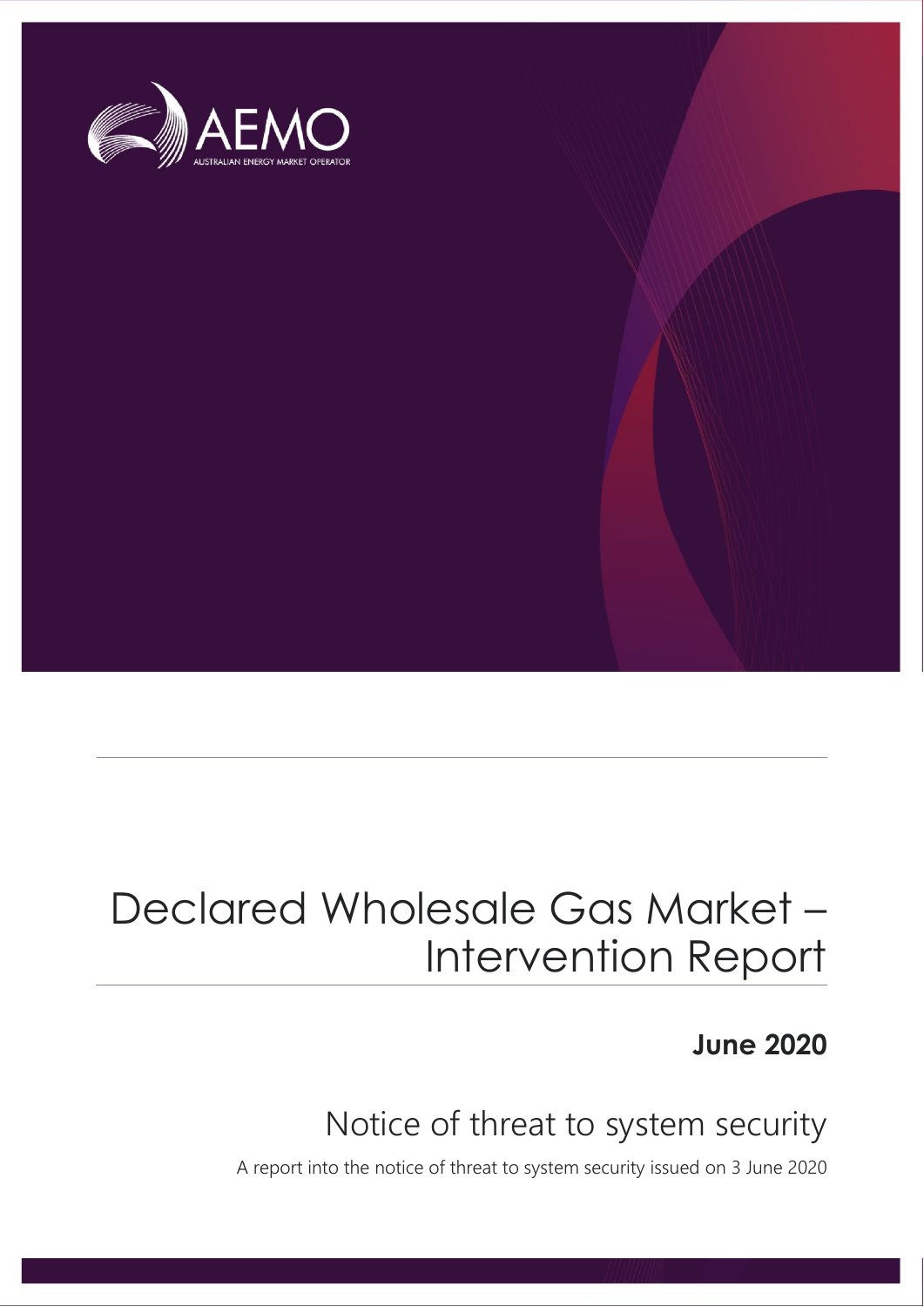### IMPORTANT NOTICE

#### **Purpose**

AEMO has prepared this report pursuant to rule 351 of the National Gas Rules, using information available as at 15 June 2020, unless otherwise specified.

#### **Disclaimer**

AEMO has made every effort to ensure the quality of the information in this report but cannot guarantee its accuracy or completeness. Any views expressed in this report are those of AEMO unless otherwise stated, and may be based on information given to AEMO by other persons.

Accordingly, to the maximum extent permitted by law, AEMO and its officers, employees and consultants involved in the preparation of this report:

- make no representation or warranty, express or implied, as to the currency, accuracy, reliability or completeness of the information in this report; and
- are not liable (whether by reason of negligence or otherwise) for any statements or representations in this report, or any omissions from it, or for any use or reliance on the information in it.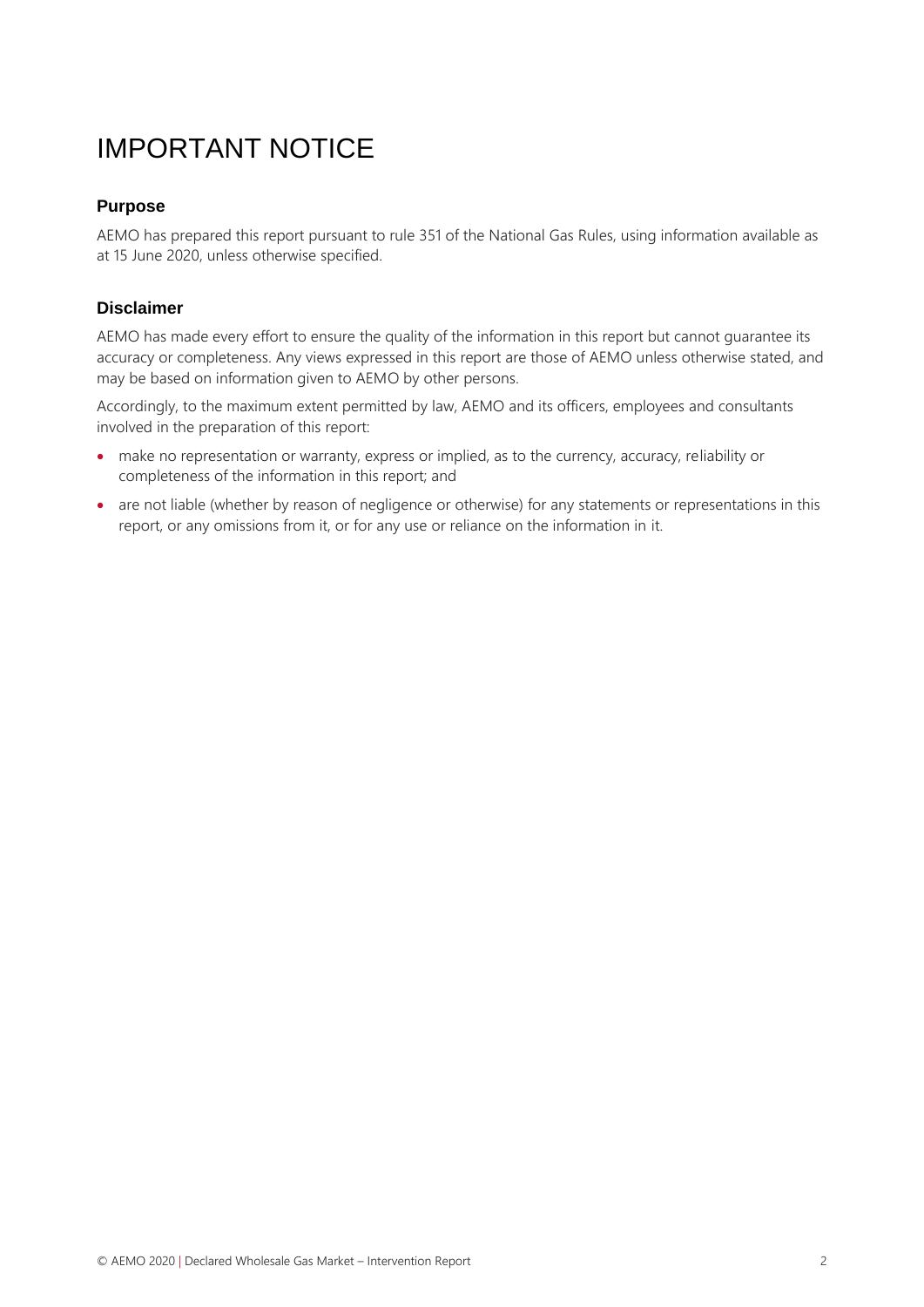### **Contents**

| 1.    | Introduction                              | 4                |  |
|-------|-------------------------------------------|------------------|--|
| 2.    | <b>Event Summary</b>                      | $\boldsymbol{4}$ |  |
| 3.    | <b>Assessment of event</b>                | $\boldsymbol{6}$ |  |
| 3.1   | Adequacy of Part 19 of the NGR            | 6                |  |
| 3.1.1 | Uplift payments                           |                  |  |
|       | 3.1.2 Notice of threat to system security | 6                |  |
| 3.1.3 | Intervention Report Timing                |                  |  |
| 3.2   | Appropriateness of actions taken by AEMO  | $\overline{7}$   |  |
| 3.3   | Costs of intervention                     | 7                |  |
| 4.    | Conclusion                                | 7                |  |
| A1.   | Chronology                                | 9                |  |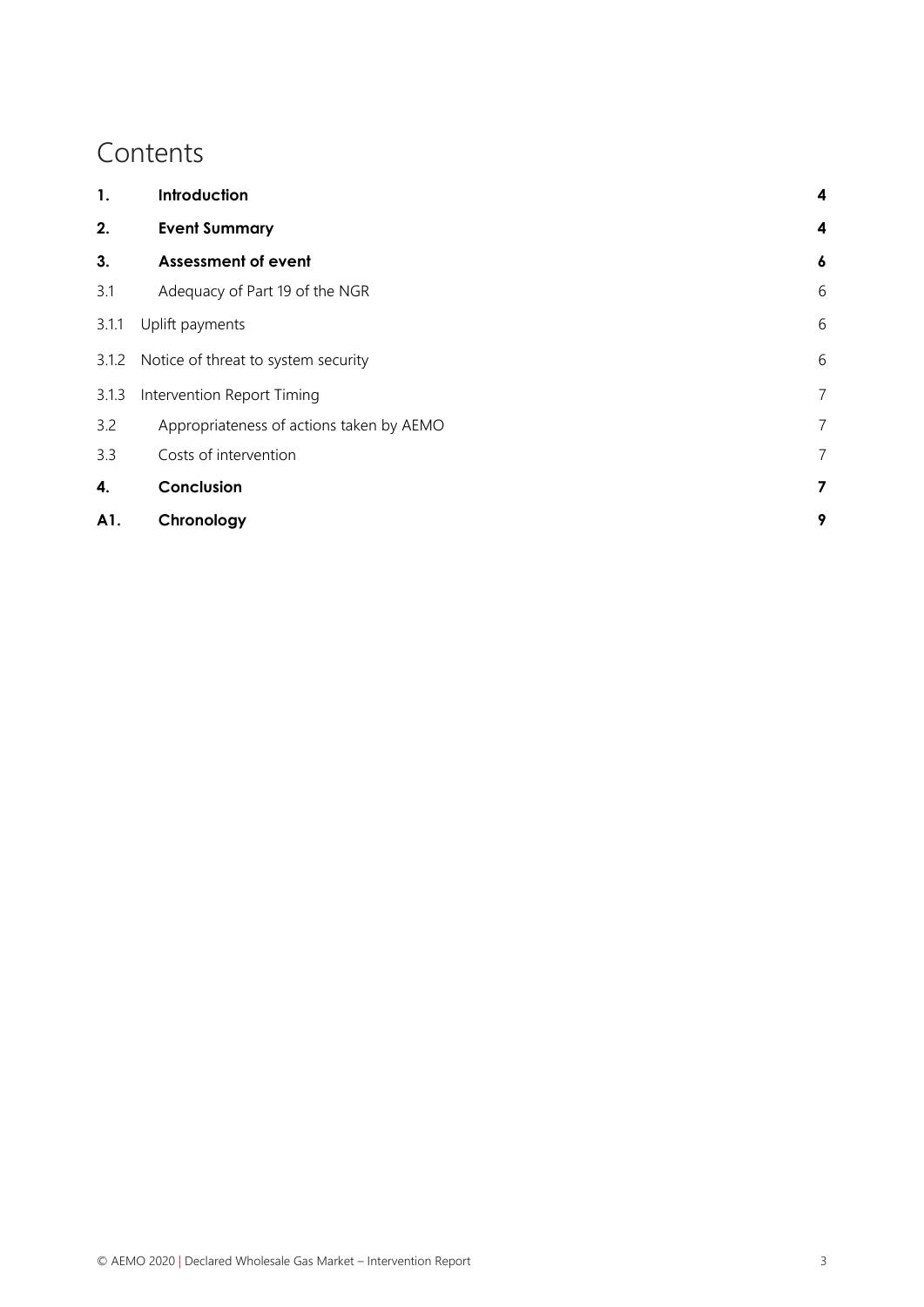# <span id="page-3-0"></span>**1. Introduction**

Following AEMO's threat to system security notice issued on 1 June 2020<sup>1</sup> a constraint was placed to prevent withdrawals at the Iona Close Proximity Point (CPP) due to ongoing Brooklyn Compressor Station (BCS)<sup>2</sup> unit outages. This constraint remained in effect following the notice that the threat to system security had ended for 1 June 2020. There were further market notices issued on 2 June 2020, regarding ongoing BCS unit outages and subsequent constraints applied.

On 3 June 2020, AEMO issued a new notice of a threat to system security in the Victorian Declared Wholesale Gas Market (DWGM) for gas day 4 June 2020, requiring 12.3 TJ of out-of-merit-order injections at the Iona Close Proximity Point. This notice was required to address a forecast supply/demand imbalance, caused by the BCS unit outages.

APA returned BCS Unit 11 to service at 18.00 hrs on 3 June 2020 and consequently AEMO issued a notice to advise the threat to system security had ended. There was no material impact on the market for either 3 or 4 June 2020.

Rule 351 of the National Gas Rules (NGR) requires that AEMO investigate and prepare a report following an event which is or may be a threat to system security. Rule 351 also requires that AEMO assess and advise on:

- the adequacy of the provisions of the NGR relevant to the event or events;
- the appropriateness of actions taken by AEMO in relation to the event or events; and
- the costs incurred by AEMO and Registered participants as a consequence of responding to the event or events.

This report is published in accordance with rule 351(2) of the NGR. All times used in this report are AEST.

## <span id="page-3-1"></span>**2. Event Summary**

On 29 May 2020 APA notified AEMO of a potential problem with Unit 11 of the BCS. Although APA indicated Unit 11 was available the preference was to run it last and prioritise the other available BCS units first. This notification was followed by a planned outage on 1 June 2020 of BCS Unit 9, and at around 14.00 hrs BCS Unit 12 came off due to an unplanned outage. This combination of outages restricted the southerly flow of gas on the South West Pipeline (SWP) requiring AEMO to place a constraint on Iona CPP withdrawals.

On 2 June 2020 AEMO notified the market that BCS Unit 11 and Unit 12 were both unavailable until further notice and that net injections from Iona CPP into the SWP may be required. To support this loss of capacity from BCS, AEMO notified the market that constraints would apply at Iona CPP in order to ensure sufficient supply to meet demand. AEMO indicated that these constraints could result in restrictions of net Iona CPP withdrawals or even that AEMO may schedule minimum injection quantities at the Iona CPP to ensure system security.

<sup>1</sup> AEMO. Declared Wholesale Gas Market – Intervention Report, 15 June 2020. Available at [https://aemo.com.au/-/media/files/gas/dwgm/2020/dwgm-er-20-](https://aemo.com.au/-/media/files/gas/dwgm/2020/dwgm-er-20-002-1-jun-2020.pdf) [002-1-jun-2020.pdf](https://aemo.com.au/-/media/files/gas/dwgm/2020/dwgm-er-20-002-1-jun-2020.pdf)

<sup>&</sup>lt;sup>2</sup> Brooklyn Compressor Station (BCS) is used to provide compression to support demand in the Western Victoria area of the Declared Transmission System. BCS is made up of five units (Units 8, 9, 10, 11 and 12) permitting the station to operate in various combinations, and when BCS is on outage (as a result of one or more units being unavailable) this can lead to a localised issue that can be resolved by injecting additional gas or restricting withdrawals from the Iona Close Proximity Point.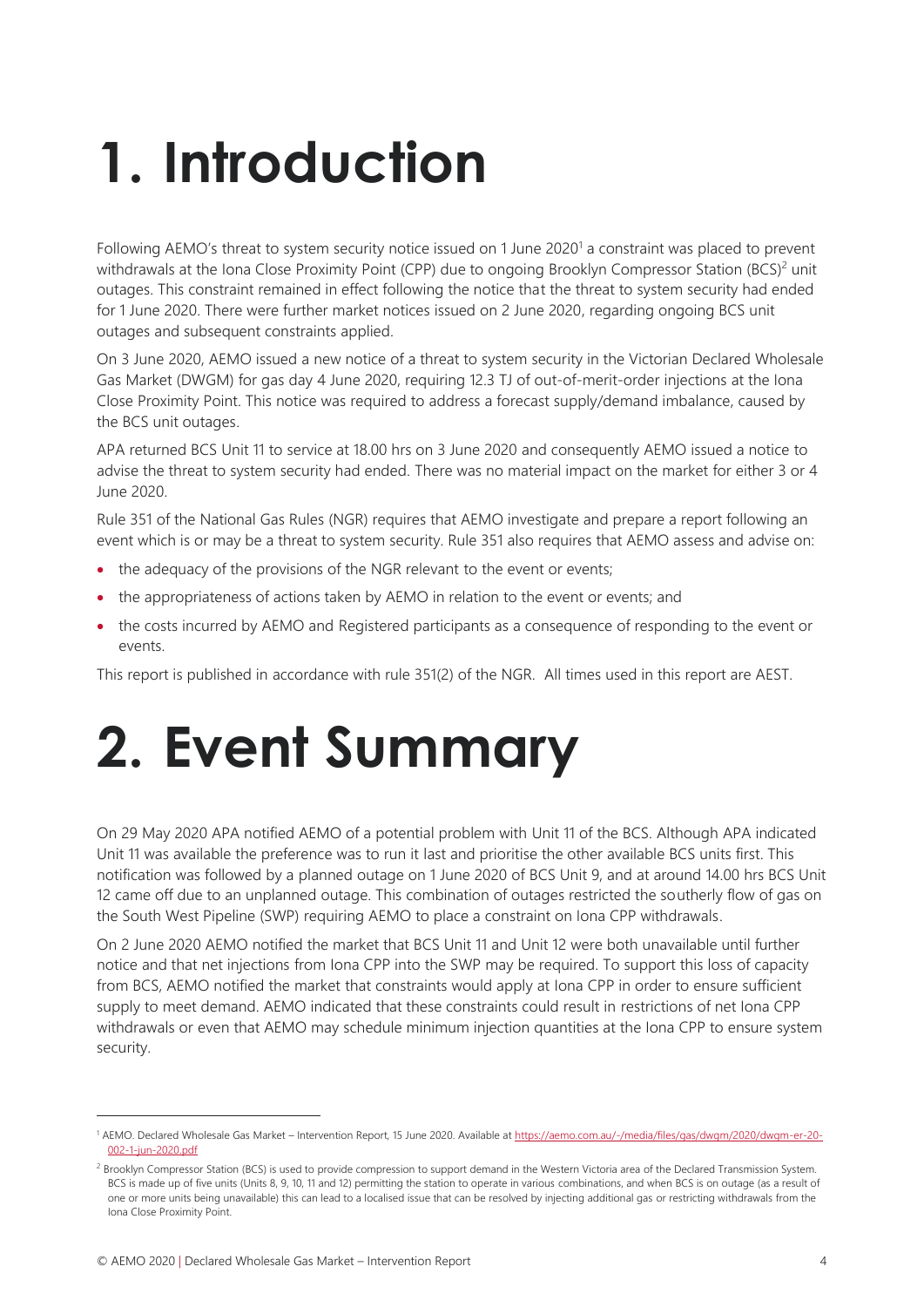The minimum Iona CPP injections required on any given gas day is variable and dependent on system demand, Gas-fired Power Generation (GPG) and the availability of compressors. [Figure 1](#page-4-0) provides an indication of the minimum gas injections required.



<span id="page-4-0"></span>**Figure 1 Minimum Port Campbell daily net injections required to meet system demand on the SWP**

Further, AEMO notified the market that controllable withdrawal bids would only be scheduled if there were enough injection bids from Port Campbell or compression at BCS to support the withdrawal bids. However, if there were not enough injections scheduled or if compression was limited, controllable withdrawal bids would be restricted, and injection bids may need to be constrained on. AEMO also notified the market that any constraints, associated with the BCS outage, at the Iona CPP, would be lifted only on the completion of the BCS outages.

At 07.10 hrs on 3 June 2020, AEMO issued a notice of a threat to system security in the Victorian Declared Wholesale Gas Market (DWGM) for gas day 4 June 2020, requiring 12.3 TJ of out-of-merit-order injections at Iona CPP (the total scheduled injections at Iona CPP were 79 TJ). This notice was required due to forecast system demand for 4 June 2020 of 923 TJ and the continuing BCS unit outages. AEMO notified the market that an increase of supply from Iona CPP may alleviate the need to schedule out-of-merit-order gas and asked Market Participants to review their bids and offers.

Another AEMO notice was sent out at 15.10 hrs on 3 June 2020, reducing the out-of-merit-order gas injections to zero as a result of an updated schedule. This updated schedule included 84 TJ of injections at Iona CPP (all scheduled in merit order) and a forecast system demand for 4 June 2020 of 941 TJ.

On 3 June 2020 at 15.48 hrs APA returned BCS Unit 11 to service and at 16.44 hrs AEMO issued a notice indicating an end to the threat to system security and lifted the constraints at the Iona CPP.

No out-of-merit-order gas was scheduled on 4 June 2020.

A chronology of events is included in appendix [A1.](#page-8-0)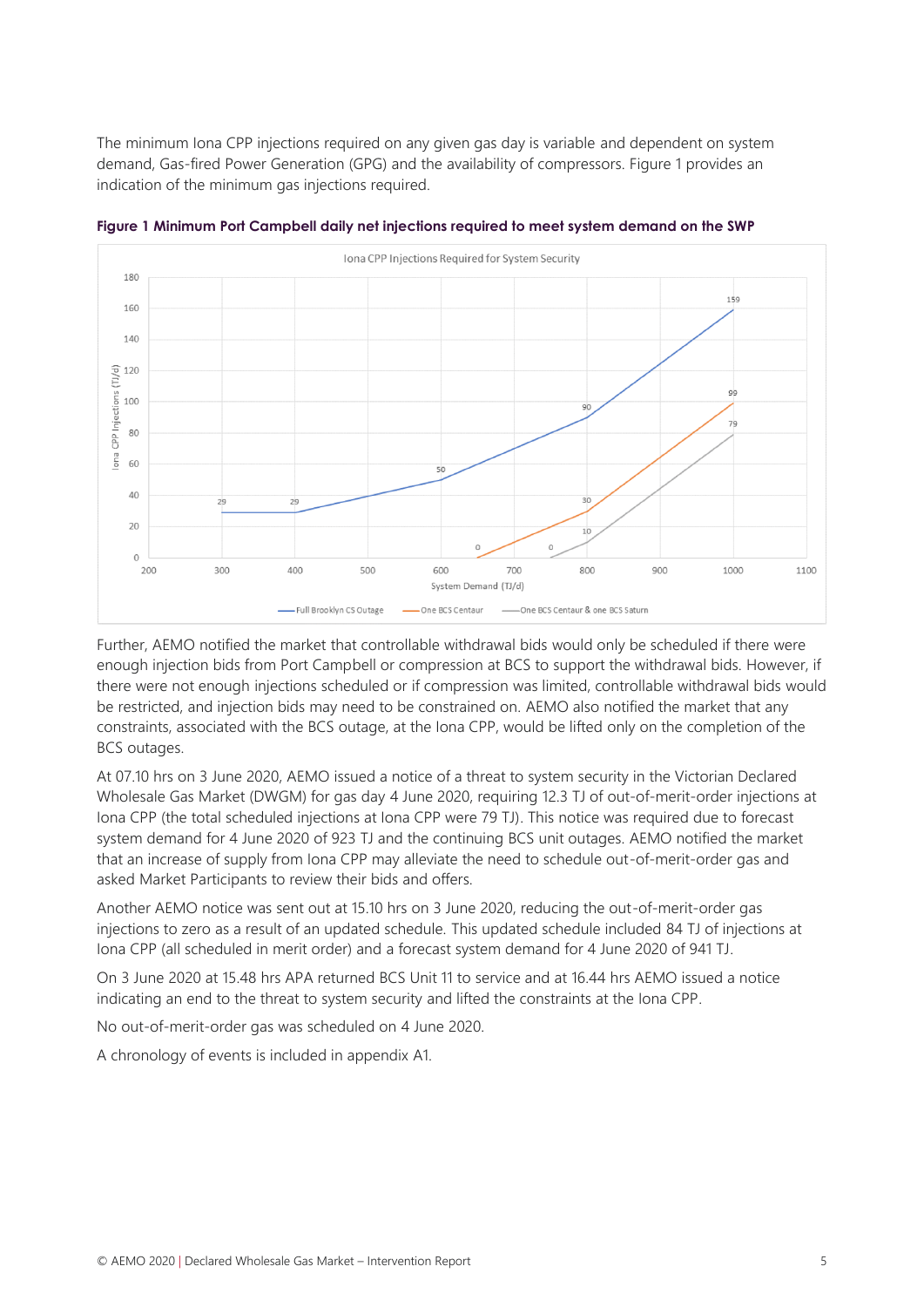# <span id="page-5-0"></span>**3. Assessment of event**

This event was a result of unplanned outages at BCS, resulting in a potential supply and demand imbalance due to insufficient net injections at Iona CPP.

A threat to system security was issued to:

- maintain system security for the South West Pipeline
- limit the risk of involuntary curtailment to customers, including the Laverton North Power Station
- <span id="page-5-1"></span>support the out-of-merit-order injections scheduled

#### 3.1 Adequacy of Part 19 of the NGR

In respect to this event, AEMO has assessed the application and adequacy of the NGR, with a primary focus on the following provisions:

- NGR 240 Uplift payments
- NGR 341 Notice of threat to system security
- NGR 351 Intervention Reports

#### <span id="page-5-2"></span>3.1.1 Uplift payments

NGR 240 requires AEMO to allocate uplift payments so far as practicable to the cause of those uplift payments. This uplift payment may be attributable to the declared transmission system service provider (APA) where it has failed to fulfil its obligations under its service envelope agreement. In this event there were no uplift payments as a result of the notice of a threat to system security and as such no further investigation, for the purposes of this report, has been conducted with regards to the obligations of the declared transmission system service provider.

#### <span id="page-5-3"></span>3.1.2 Notice of threat to system security

NGR 341 requires that if AEMO believes there is a potential threat to system security, it must notify Registered participants, without delay, the details of that threat to system security.

AEMO notified the market of the threat to system security at 07.10 hrs on 3 June 2020. AEMO also issued market notices to indicate:

- constraints had been applied to Iona CPP to achieve minimum required net injection by profiling withdrawals and injections for Brooklyn CS outage;
- controllable withdrawal bids may be scheduled;
- the return to service of BCS and the end to the threat to system security.

If AEMO reasonably considers that a threat to system security is unlikely to subside without intervention (NGR 343), AEMO must intervene in the market by taking any measures it believes are reasonable and necessary to overcome the threat to system security.

AEMO notes that NGR 343 specifies some of the options available to AEMO when intervening in the market are:

- Curtailment in accordance with the emergency curtailment list
- Increasing withdrawals
- Requiring gas to be injected which is available but not bid into the market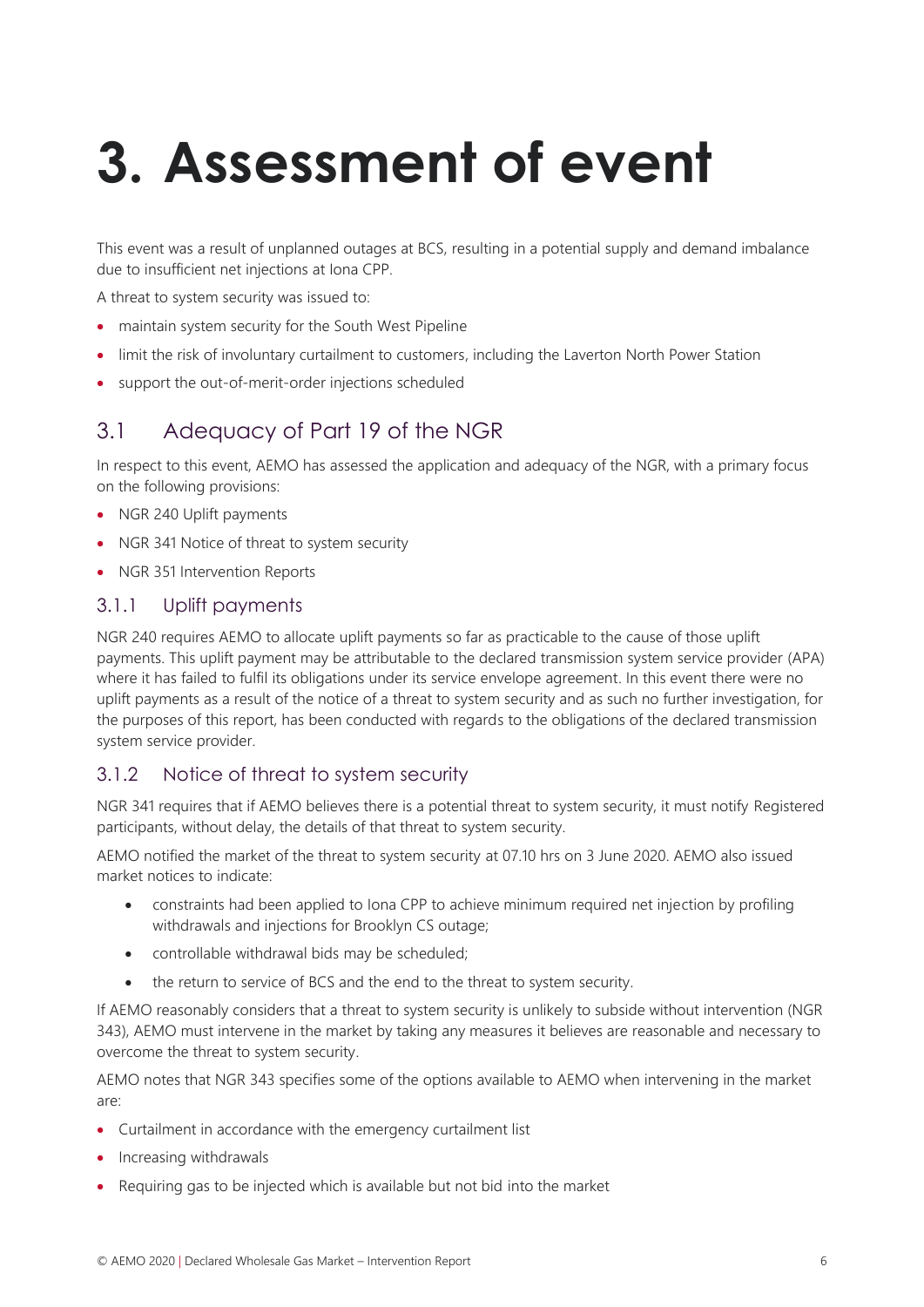- Injecting off-specification gas
- Requiring registered participants to do any reasonable act or thing that AEMO believes necessary in the circumstances.

In this event, the issue was resolved by APA bringing BCS back to service.

AEMO finds that the NGR provisions are adequate and considers that in this case they were applied correctly.

#### <span id="page-6-0"></span>3.1.3 Intervention Report Timing

NGR 351 places an obligation on AEMO to publish a report within 10 business days after a threat to system security event. AEMO has adopted the following approach to reporting on these events, wherever possible:

- Investigate and publish a report based on immediately available data within 10 business days of the relevant event.
- Where not all information necessary to complete the required assessment is available, that report will be flagged as preliminary, with a final report to be published once the additional information is received and analysed.

For the purposes of this report, AEMO believes it has all necessary information and does not intend to publish a subsequent report.

#### <span id="page-6-1"></span>3.2 Appropriateness of actions taken by AEMO

AEMO's objectives during this event were to:

- Operate in accordance with the NGR and the Wholesale Market Procedures;
- Limit the risk of involuntary curtailment to customers including any GPG;
- Alleviate the threat to system security and return the Declared Transmission System (DTS) to normal operating conditions.

In this event, AEMO took all reasonable steps to coordinate the maintenance activities with the service provider, assess the forecasts and notify the market accordingly.

APA returned BCS to near-full service at 15.48 hrs on 3 June 2020 and AEMO issued a notice at 16.44 hrs, indicating that the threat to system security had ended.

#### <span id="page-6-2"></span>3.3 Costs of intervention

While there were no direct costs associated in response to the notice of a threat to system security issued for gas day 4 June 2020, market participants may have been impacted by the BCS outages in the lost opportunity of being able to withdraw gas at Iona CPP.

## <span id="page-6-3"></span>**4. Conclusion**

AEMO issued a notice of a threat to system security in the Victorian DWGM on 3 June 2020 for gas day 4 June 2020 indicating out-of-merit-order Iona injections had been scheduled to maintain the system security at Iona. This notice was withdrawn later in the day once the Brooklyn Compressor Station had been partially returned to service. There was no direct cost impact on the market, however an indirect impact may have been experienced by market participants in not being able to schedule withdrawals at Iona Close Proximity Point.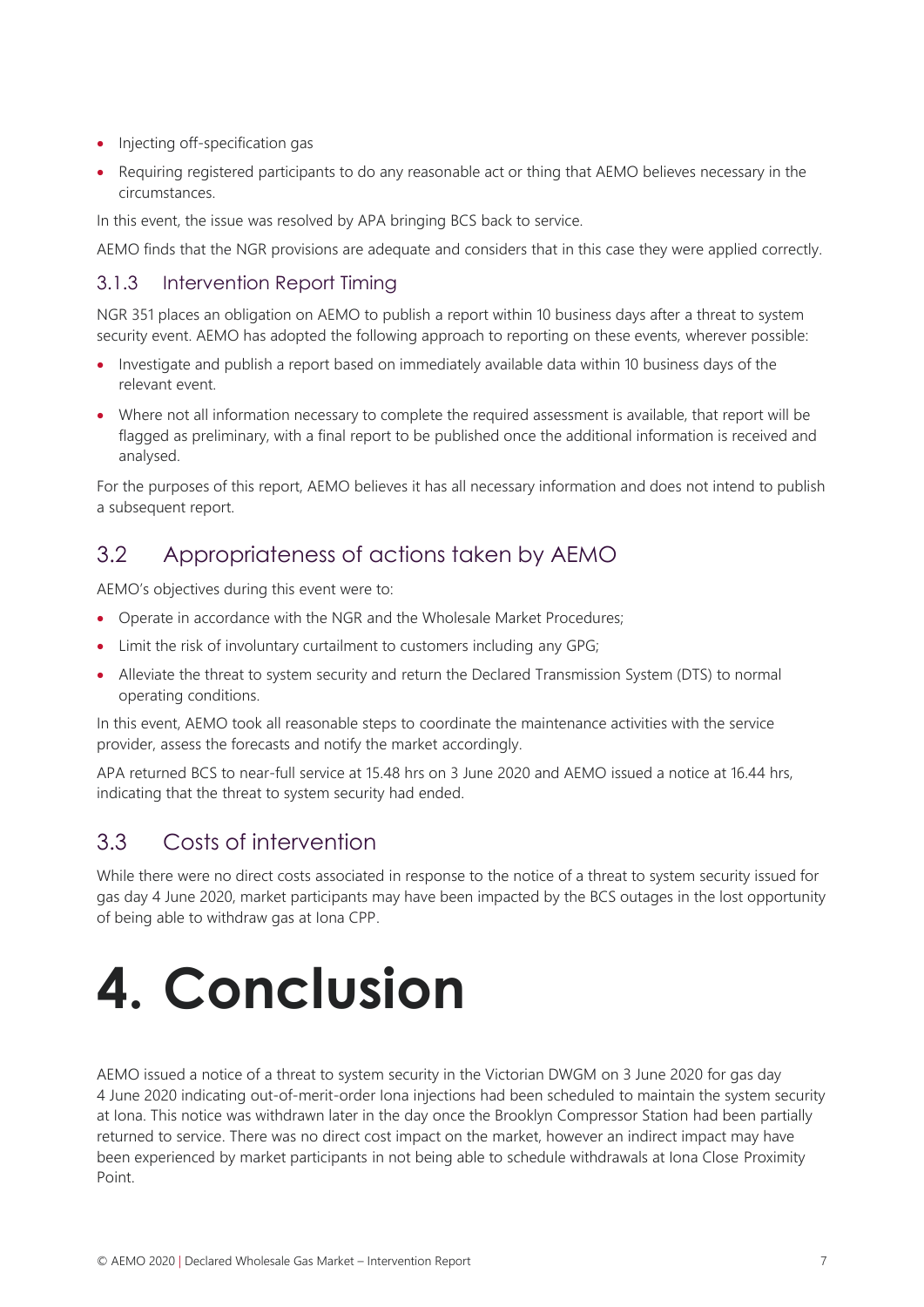Rule 351 of the National Gas Rules (NGR) requires that AEMO investigate and prepare a report following an event which is or may be a threat to system security.

AEMO has assessed the application and adequacy of associated NGR provisions and finds that these provisions were applied correctly.

Please direct any feedback or questions regarding this report to [GasMarket.Monitoring@aemo.com.au.](mailto:GasMarket.Monitoring@aemo.com.au)